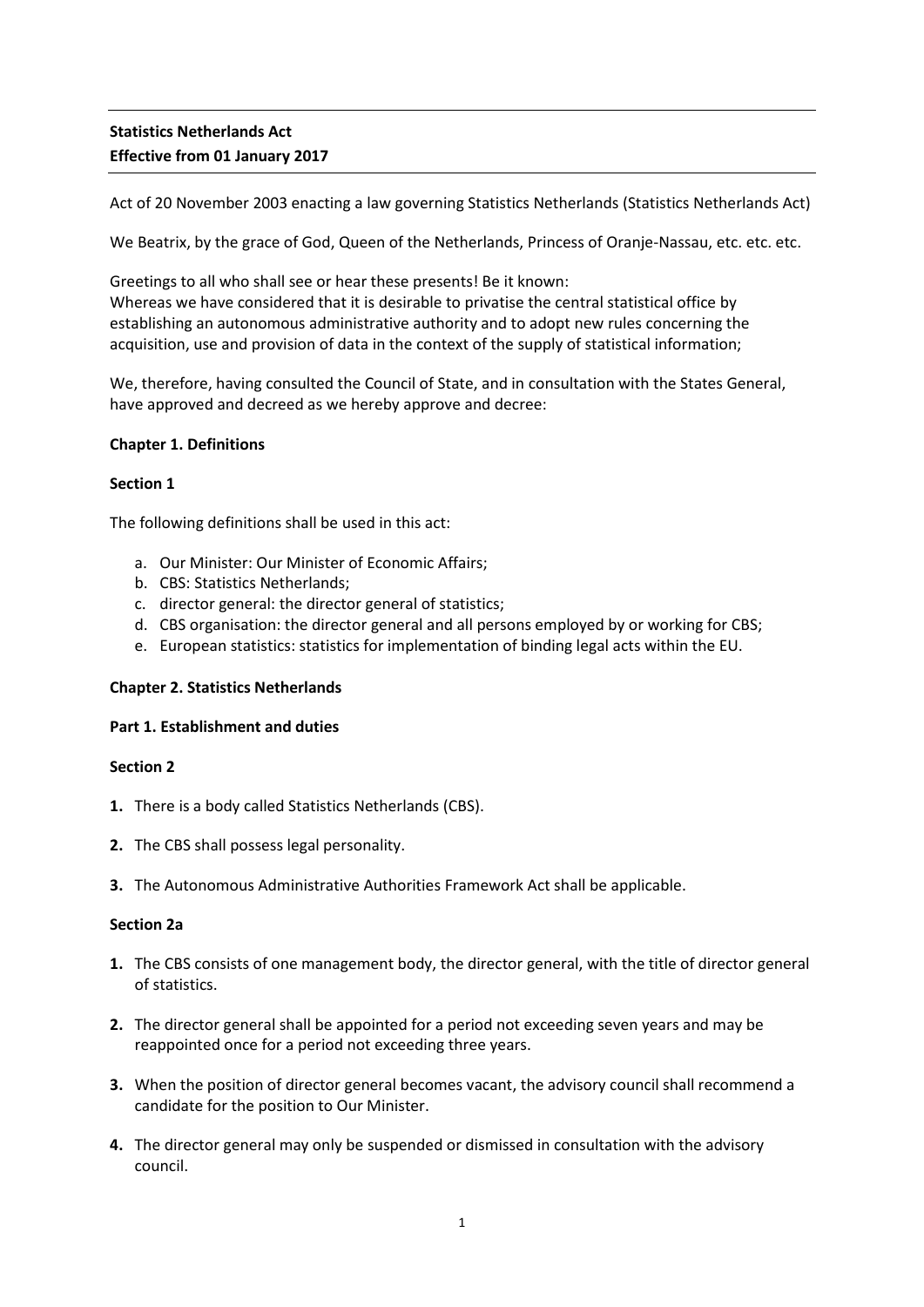**5.** Our Minister may draw up rules concerning deputisation for the director general.

### **Section 2b**

- **1.** The director general shall adopt a set of regulations of the board.
- **2.** The regulations of the board shall contain at least a section concerning:
	- a. the structure of the CBS organisation;
	- b. the composition and functioning of the superiors of the various organisational units at CBS and the general division of their tasks.

### **Section 3**

- **1.** The task of the CBS is to carry out statistical research on account of the government for practice, policy and research purposes and to publish the statistics compiled on the basis of such research.
- **2.** The CBS shall be responsible for fostering:
	- a. the provision of statistical information on account of the government which meets the needs of practice, policy and science;
	- b. the accuracy and completeness of the statistics to be published on account of the government;
- **3.** None of Our Ministers shall commission new statistical research or amend existing research without first consulting the director general.

### **Section 4**

The CBS is the national authority responsible for the production of European statistics.

### **Section 5**

- **1.** The CBS may occasionally carry out statistical work for third parties. This work must not lead to competition with private suppliers of similar services which is undesirable from the perspective of the proper operation of market forces.
- **2.** Our Minister may adopt further rules governing the work referred to in the first subsection.

### **Section 6**

[Revoked on 01-01-2017]

### **Section 7**

[Revoked on 01-01-2017]

### **Section 8**

[Revoked on 01-01-2017]

# **Section 9**

[Revoked on 01-01-2011]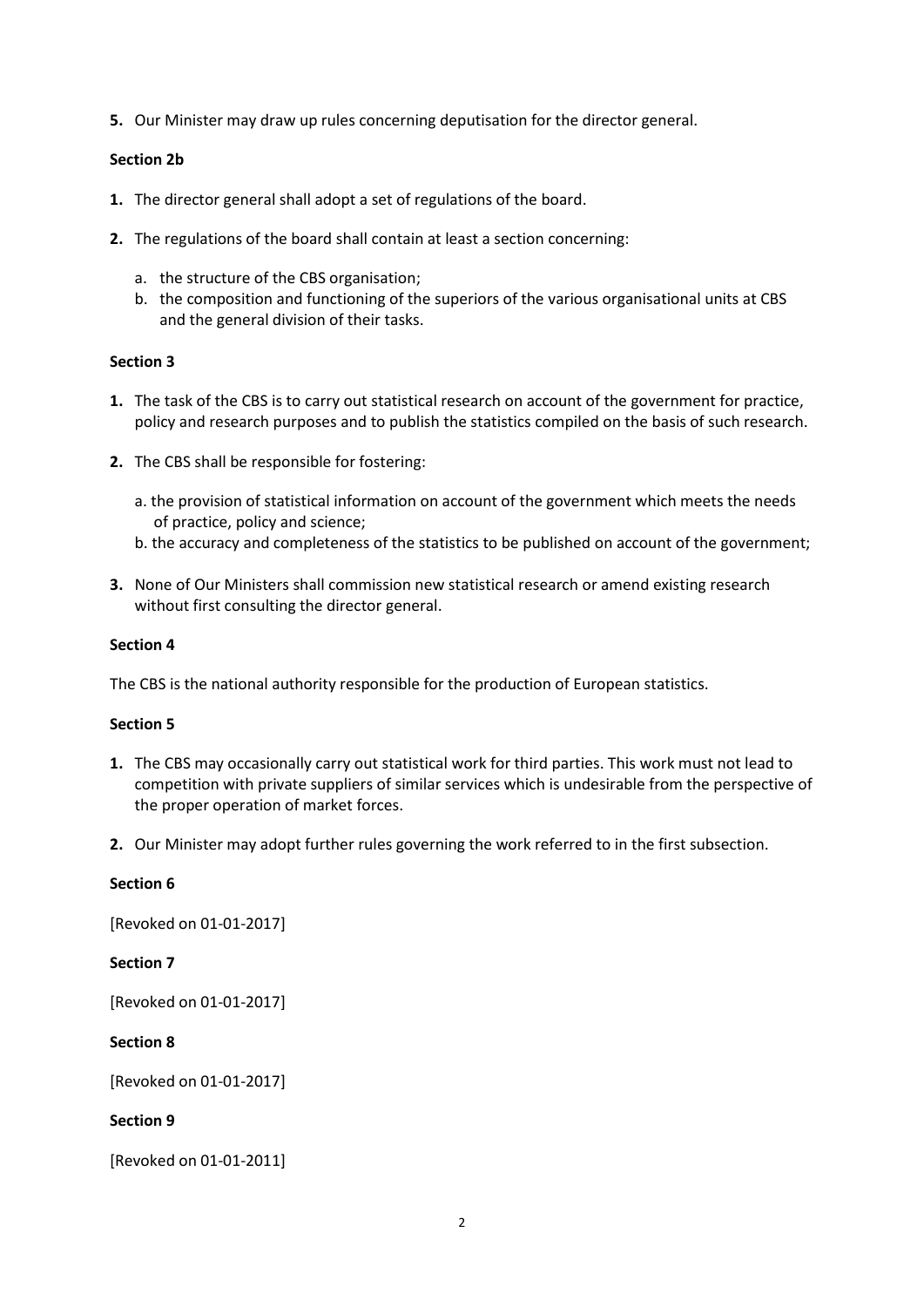# **Section 10**

[Revoked on 01-01-2017]

### **Section 11**

[Revoked on 01-01-2011]

### **Section 12**

[Revoked on 01-01-2011]

### **Part 2. Procedures**

### **Section 13**

[Revoked on 01-01-2017]

### **Section 14**

- **1.** At least once every five years, the director general shall define a multi-annual programme, setting out in outline the activities that the CBS will carry out in the following years.
- **2.** The multi-annual programme shall also contain a description of the targets to be met in the medium and long term, the outline of the policy that will be pursued to meet them, and the financial and organisational conditions that will have to be met to achieve them.
- **3.** The director general shall submit the multi-annual programme to Our Minister for approval at least 14 months prior to the period which is covered by the multi-annual programme.
- **4.** Within eight weeks after determining his position as referred to in Section 17, Our Minister shall take a decision regarding approval of the multi-annual programme.
- **5.** Approval shall only be withheld from the multi-annual programme if in the opinion of Our Minister it does not meet the financial and organisational conditions as included in the position described in subsection 1, Section 17.
- **6.** The director general shall publish the multi-annual programme following approval by Our Minister.

- **1.** Every year, the director general shall draw up a work programme for the following year. He may amend the work programme in the interim.
- **2.** The work programme shall set out what activities the CBS will carry out in a particular year in so far as the available resources allow.
- **3.** The work programme shall contain a description of the importance of a statistic for practice, policy and research purposes, whether a statistic is required by European or other legislation, an explanation of the most important requests for statistics that have been rejected and a section on the costs of and revenues from the statistics.
- **4.** The director general shall send the work programme to Our Minister for approval before 1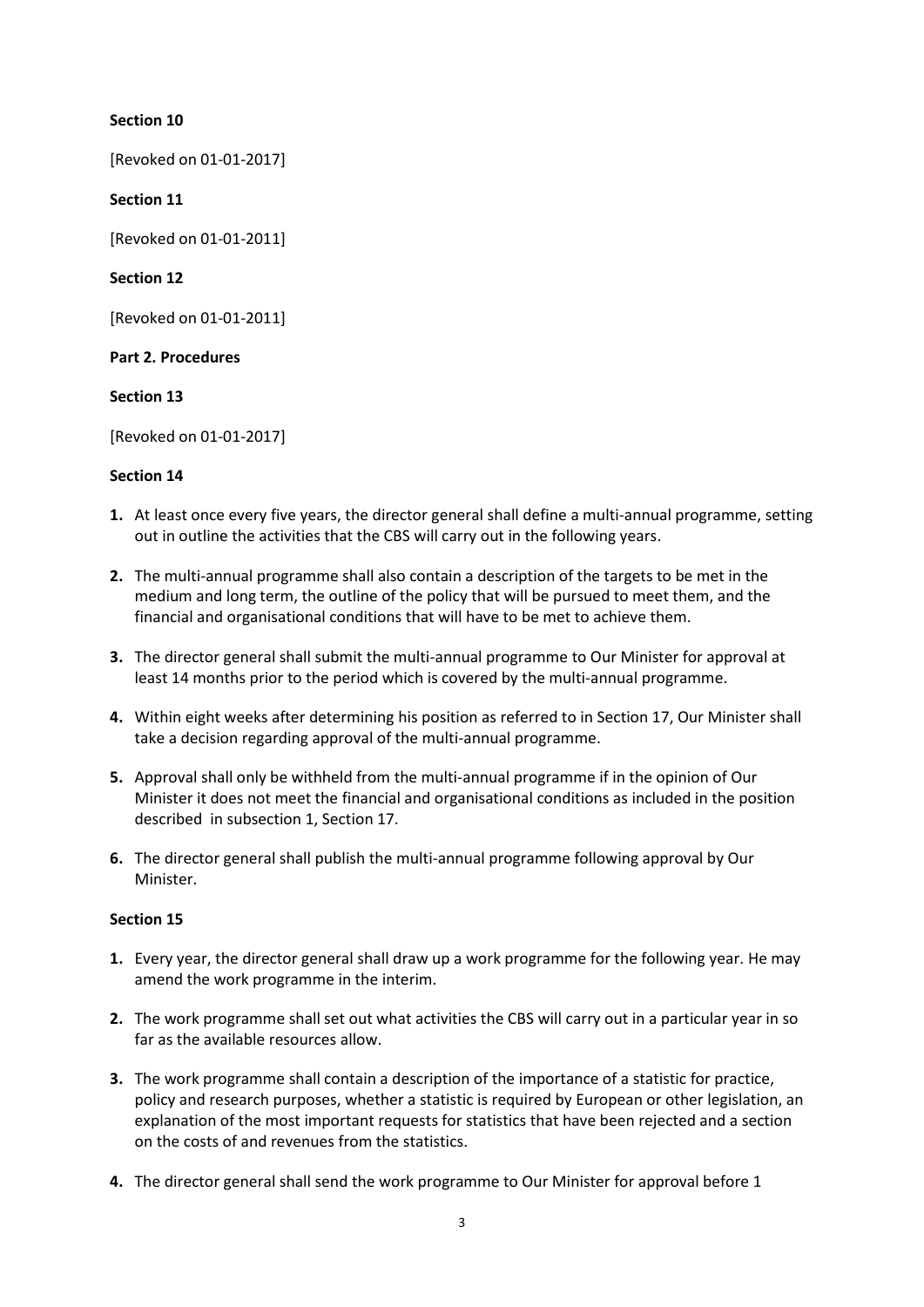November of each preceding year.

- **5.** Within six weeks upon receipt of a proposal for the work programme or amendment thereof, Our Minister shall take a decision regarding approval of this proposal.
- **6.** Approval shall only be withheld from the work programme or amendment thereof if, in the opinion of Our Minister, the work programme or amendment does not meet the financial and organisational conditions as included in the position referred to in subsection 1, Section 17 of this Act.
- **7.** The director general shall publish the work programme and amendments thereof following approval by Our Minister.

### **Section 16**

[Revoked on 01-01-2017]

### **Section 17**

- **1.** Our Minister determines, in accordance with the feeling of the Council of Ministers, and within six months upon receiving the multi-annual programme, his position on financial and organisational conditions which must be met to achieve the objectives of the multi-annual programme.
- **2.** Our Minister sends a statement on his position to the director general and both Chambers of the States-General.

### **Section 18**

The director general shall determine the methods by which the studies included in the work programme and the multi-annual programme will be carried out and the manner in which the results of those studies will be published.

### **Section 19**

[Revoked on 01-01-2011]

# **Chapter 4. Advisory council**

### **Section 20**

- **1.** There is an advisory council, the members of which shall be appointed, suspended and dismissed by Our Minister.
- **2.** As one of its tasks, the advisory council offers solicited or unsolicited advice to the director general regarding the implementation of his tasks and authorities.
- **3.** The regulations of the board as referred to in Section 2b shall in any case set out the composition of the advisory council, the term of appointment of its members, the procedures of the council and the matters on which the council advises, which shall at least include:

a. the multi-annual programme referred to in Section 14 and the work programme referred to in Section 15;

b. the way in which accuracy and completeness of the statistics to be published on account of the government may be fostered to meet the demands of users for the purposes of practice,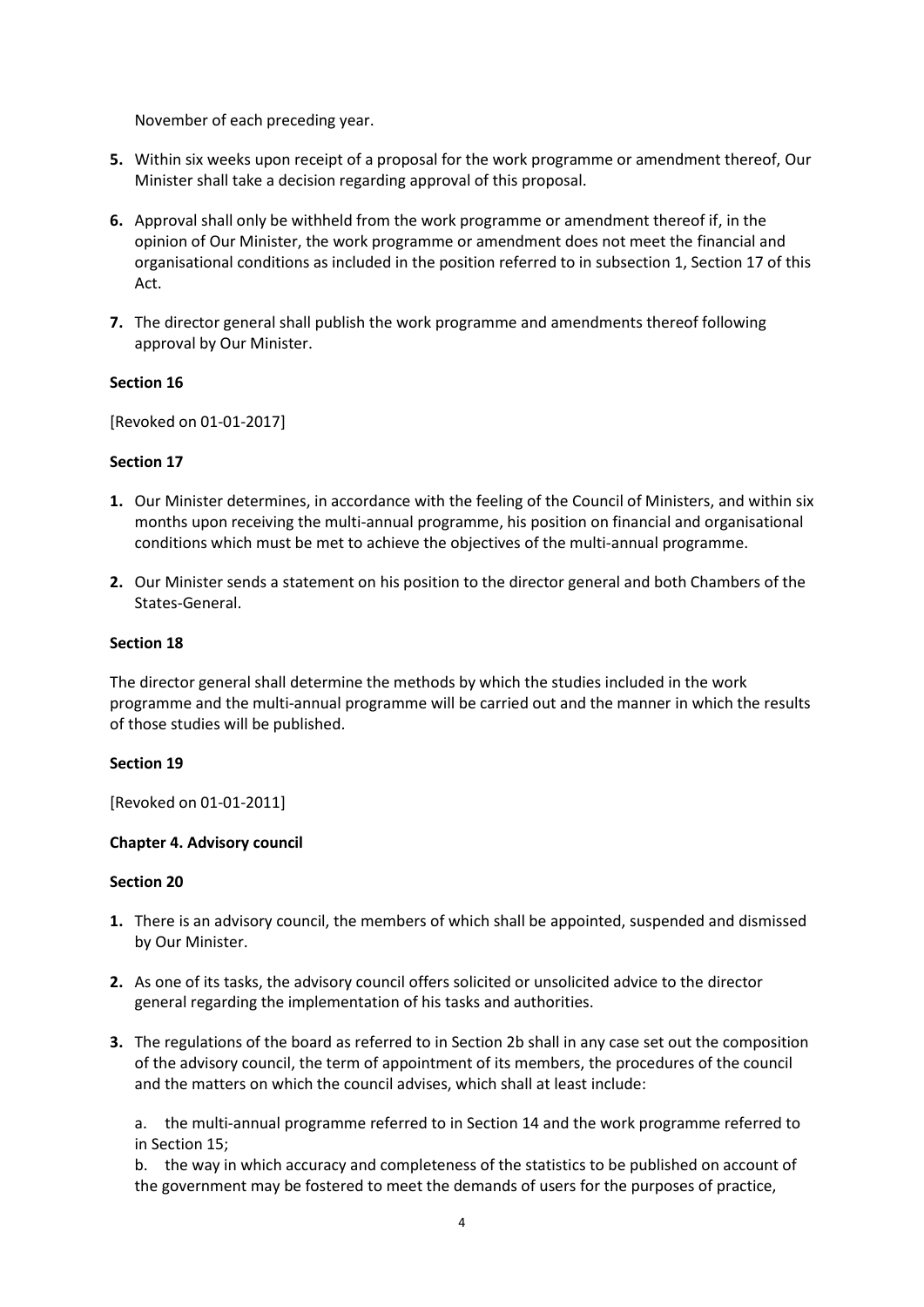policy and science;

c. operation of the CBS and efficient utilisation of resources.

### **Section 21**

[Revoked on 01-01-2017]

### **Section 22**

[Revoked on 01-01-2017]

### **Section 23**

[Revoked on 01-01-2017]

# **Section 24**

[Revoked on 01-01-2017]

### **Section 25**

[Revoked on 01-01-2017]

### **Section 26**

[Revoked on 01-01-2017]

# **Section 27**

[Revoked on 01-01-2017]

### **Section 28**

[Revoked on 01-01-2017]

### **Section 29**

[Revoked on 01-01-2017]

# **Section 30**

[Revoked on 01-01-2017]

### **Section 31**

[Revoked on 01-01-2017]

# **Section 32**

[Revoked on 01-01-2017]

### **Chapter 4a. Bonaire, Sint Eustatius and Saba**

## **Section 32a**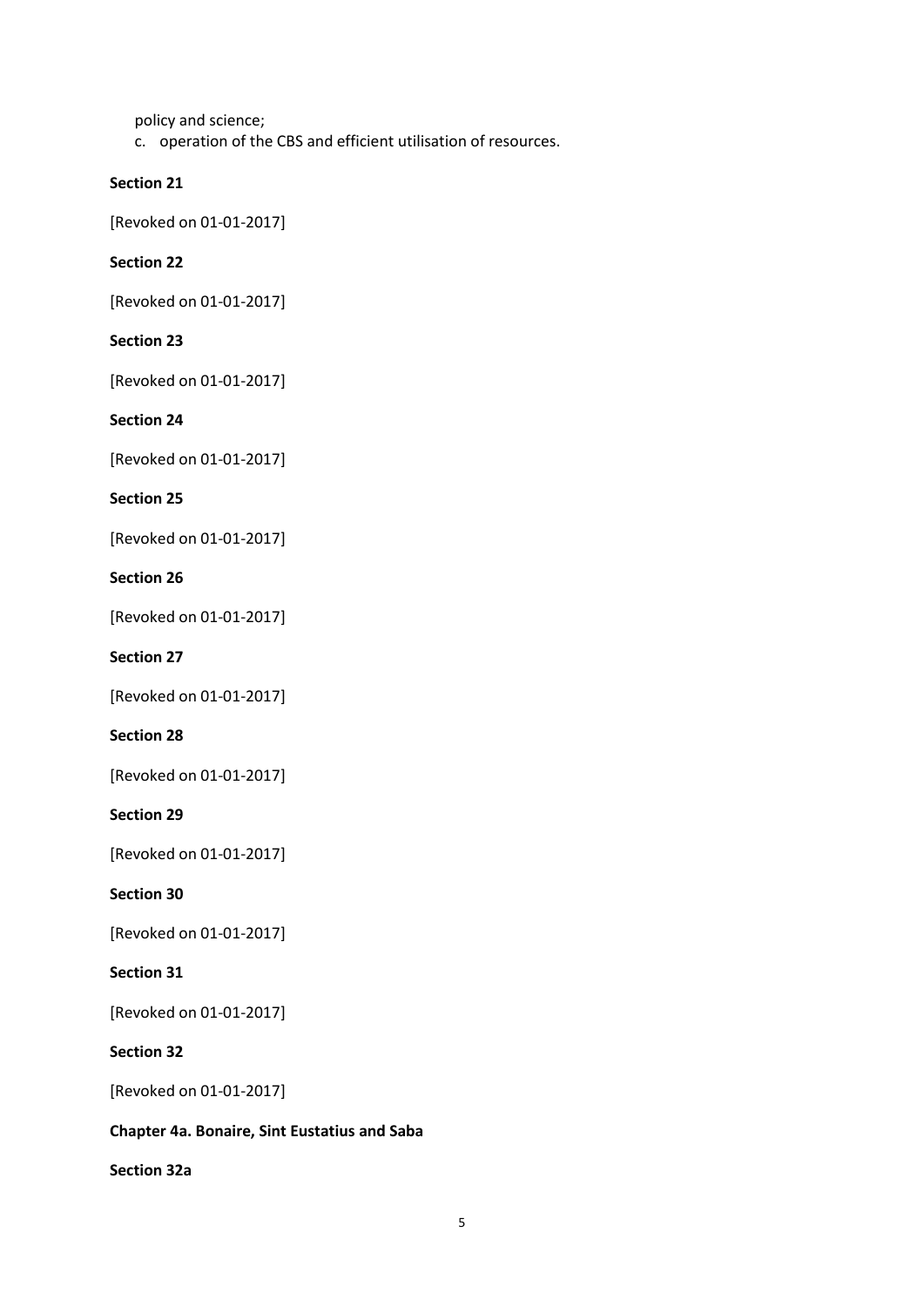This act, with the exception of Section 4, 38a to 39 inclusive, Section 41 (2) (d), and 52a to 52c inclusive, is also applicable in the public bodies of Bonaire, Sint Eustatius and Saba, on the understanding that Chapter 5, Section 4 as it existed on the day before the Act implementing the General Administrative Law Act (Fourth Tranche) entered into force, will continue to apply in the said public bodies.

## **Chapter 5. Acquisition, use and provision of data**

### **Part 1. Acquisition**

## **Section 33**

- **1.** The director general is authorised to use, for statistical purposes, data from registers that are maintained in connection with the performance of a statutory duty by:
	- a. institutions and departments of:
		- 1º. central government;
		- 2º. provinces;
		- 3º. local authorities;
		- 4º. water boards;
		- 5º. public bodies established pursuant to the Joint Regulations Act;
	- b. public bodies as referred to in Section 134 of the Constitution;
	- c. autonomous administrative authorities at the level of central government.
- **2.** The director general is further authorised to use, for statistical purposes, data from registers that are maintained by legal persons designated by an Order in Council, which carry out a task regulated by or by virtue of the law or which are wholly or partially financed, directly or indirectly, from funds provided by the State or from the proceeds of levies imposed by or by virtue of the law.
- **3.** In so far as the methods of acquiring data referred to in the first and second subsections fail to yield the necessary data, the director general is authorised to request, for statistical purposes, data designated by Order in Council from the categories of companies, independent professionals, institutions and legal persons designated by said Order.
- **4.** On request by the director general the institutions, departments, bodies and autonomous administrative authorities referred to in the first subsection, the legal persons referred to in the second subsection and the companies, independent professionals, institutions and legal persons referred to in the third subsection shall provide the data referred to in those subsections free of charge within a period to be stipulated by Order in Council. In such cases no duty of confidentiality may be invoked, unless this duty is based on international regulations.
- **5.** In so far as the data referred to in the third subsection relates to the Dutch banking sector and they are collected by De Nederlandsche Bank NV as part of its duties these data shall be acquired after consultation with and through the mediation of De Nederlandsche Bank NV. Other data relating to the Dutch banking sector shall be acquired in consultation with De Nederlandsche Bank NV.

### **Section 34**

The director general may use the citizen service number in any register and use it for statistical purposes. The director general may use the citizen service number in communications with persons and agencies in so far as they themselves are authorised to use that number in a register.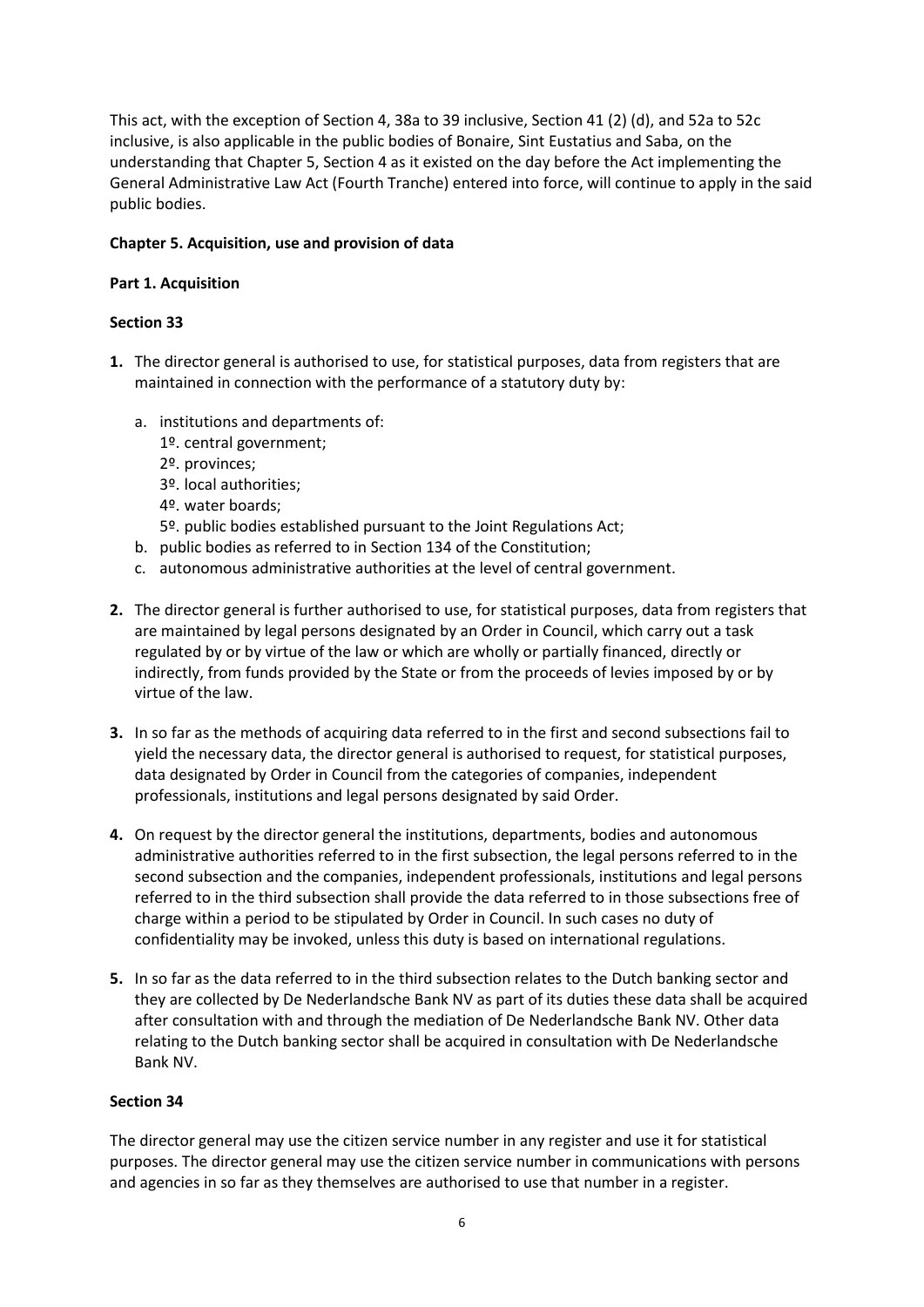# **Section 35**

The director general may process personal data as referred to in Section 16 of the Personal Data Protection Act for statistical purposes.

### **Section 36**

Having due regard to the proper performance of his duties, the director general shall ensure that data are acquired in such a way as to minimise the ensuing administrative burden for companies, independent professionals and institutions as well as legal persons whose objective according to their articles of association is to represent the interests of the companies, independent professionals and institutions concerned.

### **Part 2. Use of data**

### **Section 37**

- **1.** The data received by the director general in connection with the performance of his duties to implement this act shall be used solely for statistical purposes.
- **2.** The data referred to in the first subsection shall not be provided to any persons other than those charged with carrying out the duties of the CBS.
- **3.** The data referred to in the first subsection shall only be published in such a way that no recognisable data can be derived from them about an individual person, household, company or institution, unless, in the case of data relating to a company or institution, there are good reasons to assume that the company or institution concerned will not have any objections to the publication.

### **Section 38**

As laid down in the relevant rules applying to the civil service, the director general shall take the necessary technical and organisational measures to safeguard his data from loss or damage and to prevent unauthorised examination, alteration and provision of those data.

### **Part 2a Implementation of Regulation No 638/2004**

### **Section 38a**

- **1.** For the purposes of this section, Regulation No 638/2004 is defined as Regulation (EC) No 638/2004 of the European Parliament and of the Council of 31 March 2004 on Community statistics relating to the trading of goods between Member States and repealing Council Regulation (EEC) No 3330/91 (OJ L 102).
- **2.** Sections 33 (3), 33 (4) and 33 (5) and Section 37(3) do not apply to the implementation of Regulation No 638/2004.

### **Section 38b**

The parties responsible for providing information as referred to in Article 7 of Regulation No 638/2004, who have an obligation to provide information pursuant to this Regulation, will provide the data concerned free of charge to Statistics Netherlands.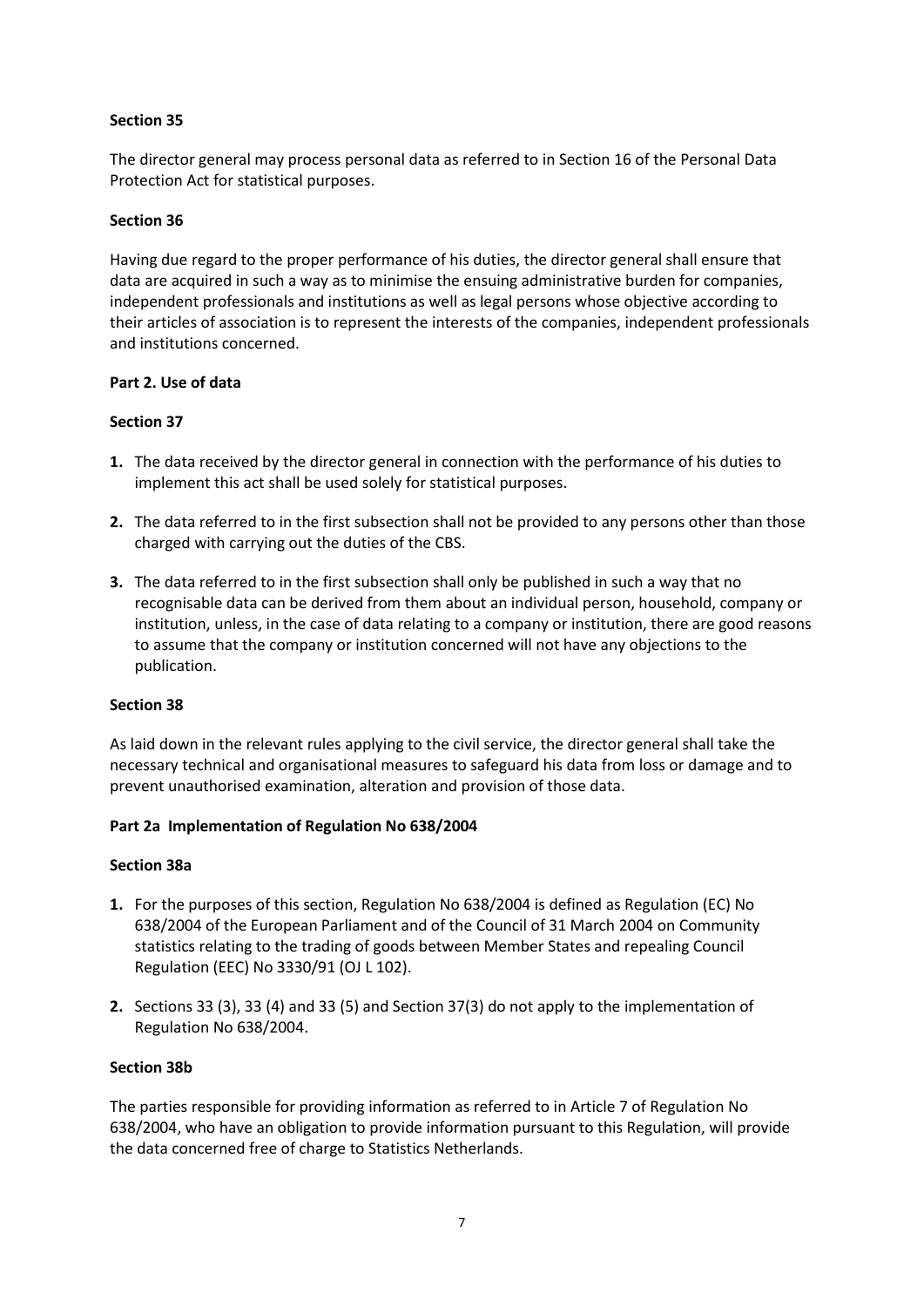# **Section 38c**

- **1.** It is to be established by ministerial regulation:
	- a. which information as referred to in Article 9(2) of Regulation No 638/2004 must be provided;
	- b. the manner in which the data referred to under a. above must be provided;
	- c. the value of the statistical thresholds referred to in Article 10 (1) of Regulation No 638/2004;
	- d. all else that is necessary to comply with the requirements of Regulation No 638/2004.
- **2.** The nature and value of the statistical thresholds referred to in Article 10 (4) of Regulation No 638/2004 may be established by ministerial regulation.
- **3.** The thresholds referred to in the first subsection under c and in the second subsection will be defined each calendar year.

### **Section 38d**

The report referred to in Article 13 (2) of Regulation No 638/2004 will be drawn up by Statistics Netherlands.

### **Part 3. Provision of data**

### **Section 39**

- **1.** Contrary to the provisions of Section 37 the director general shall provide data to the Community statistical agencies and the national statistical agencies of the member states of the European Union and the members of the European System of Central Banks in so far as providing them is necessary pursuant to a decision of the European Council or the European Parliament.
- **2.** In every other instance in which data are provided to the Community and national statistical agencies of the member states of the European Union or members of the European System of Central Banks, the director general shall ascertain that all necessary administrative, technical and organisational measures have been taken for the physical and logistical protection of confidential data and to prevent any unlawful publication or use for non-statistical purposes in the dissemination of Community and national statistics.

# **Section 40**

- **1.** Contrary to the provisions of Section 37 the director general may provide data to De Nederlandsche Bank NV, exclusively for statistical purposes, in the context of the implementation of the Foreign Financial Relations Act 1994.
- **2.** The data referred to in the first subsection shall be designated in a regulation to be adopted by Our Minister, in consultation with Our Minister of Finance.
- **3.** De Nederlandsche Bank NV shall use the data provided on the grounds of the first subsection solely for activities in the context of the Foreign Financial Relations Act 1994.

### **Section 41**

**1.** Contrary to the provisions of Section 37 the director general may, on request, provide or grant access to a set of data to a department, organisation or institution as referred to in the second subsection for the purposes of statistical or academic research where appropriate measures have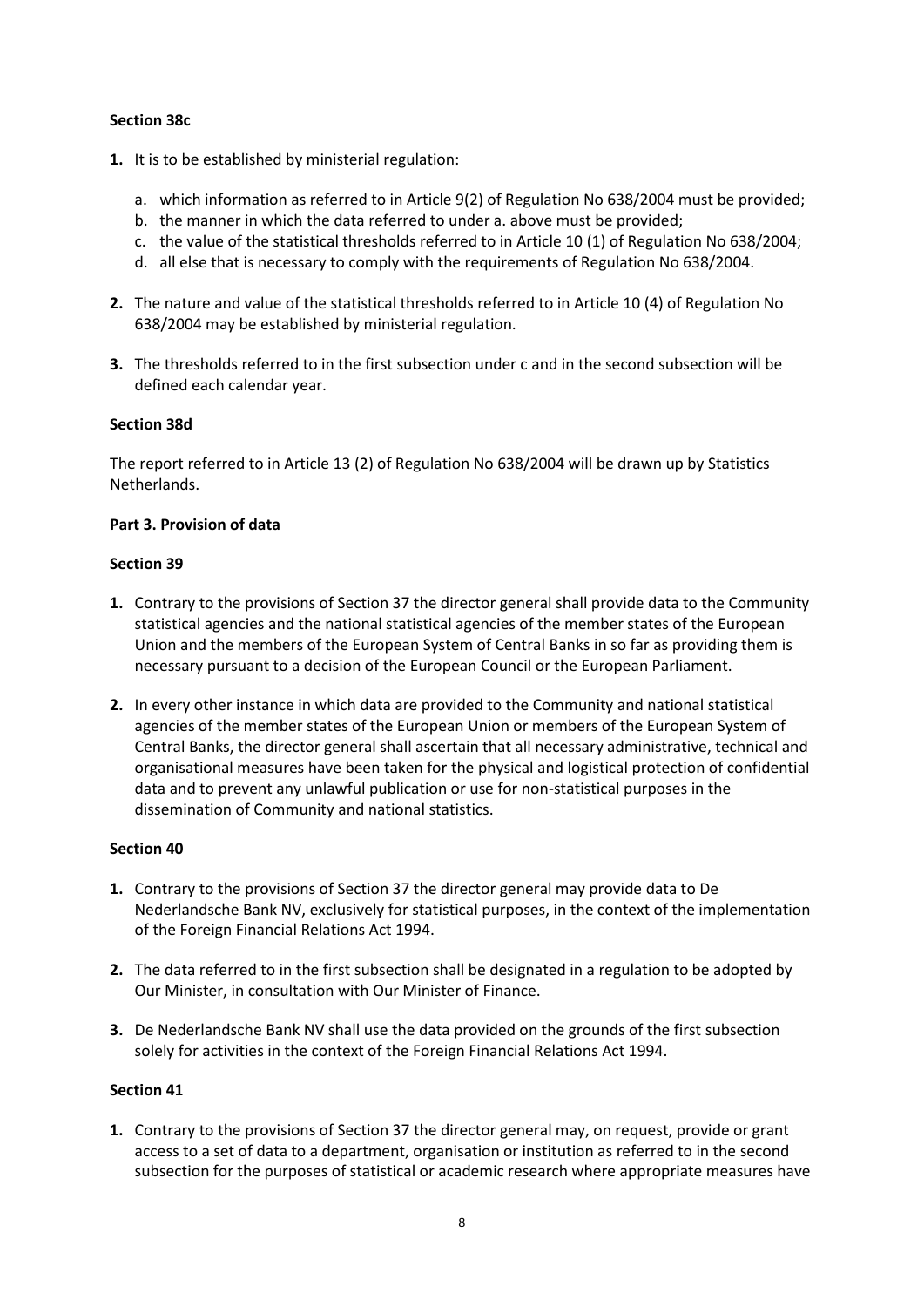been taken to prevent identification of individual persons, households, companies or institutions from those data.

- **2.** A set of data as referred to in the first subsection may be provided to or made accessible to:
	- a. a university within the meaning of the Higher Education and Research Act;
	- b. an organisation or institution for academic research established by law;
	- c. planning offices established by or by virtue of the law;
	- d. the Community statistical agency and national statistical agencies of the member states of the European Union;
	- e. research departments of ministries and other departments, organisations and institutions.

### **Section 42**

The director general shall only grant a request as referred to in Section 41 if the director general considers that the applicant has taken adequate measures to prevent the set of data being used for purposes other than statistical or academic research.

### **Section 42a**

- **1.** Contrary to the provisions of Section 37 the director general may, on request, provide data for the purposes of academic research in the field of health care, that the CBS has collected for statistical research on the grounds of Section 12a of the Burials and Cremation Act from persons who were involved in a scientific study.
- **2.** The director general shall only agree to a request as referred to in the first subsection if the person concerned has expressly consented to such provision or, if the person concerned has not expressly given permission for the data to be provided, in so far as the person requesting the data adequately demonstrates that:
	- a. requesting consent during the life of the person concerned was not reasonably possible or could not reasonably be demanded;
	- b. it has not been shown that during his life the person concerned objected to the processing of his personal data for the purpose of academic research;
	- c. the research serves a general interest;
	- d. the research cannot be carried out without the relevant data;
	- e. the research meets any further requirements that can reasonably be imposed on it.
- **3.** The director general may attach further conditions to the provision of data as referred to in the first subsection.
- **4.** Section 41 (2) and Section 42 shall apply mutatis mutandis.
- **5.** Our Minister shall adopt further rules, in consultation with Our Minister of Health, Welfare and Sport, after hearing the CCS and the Data Protection Board, with respect to the power referred to in the first subsection.

### **Part 4. Administrative fine and order for periodic penalty payments**

### **Section 43**

**1.** The director general may impose an administrative fine of up to € 5,000 on legal persons referred to in Section 33 (2) and companies, independent professionals, institutions and legal persons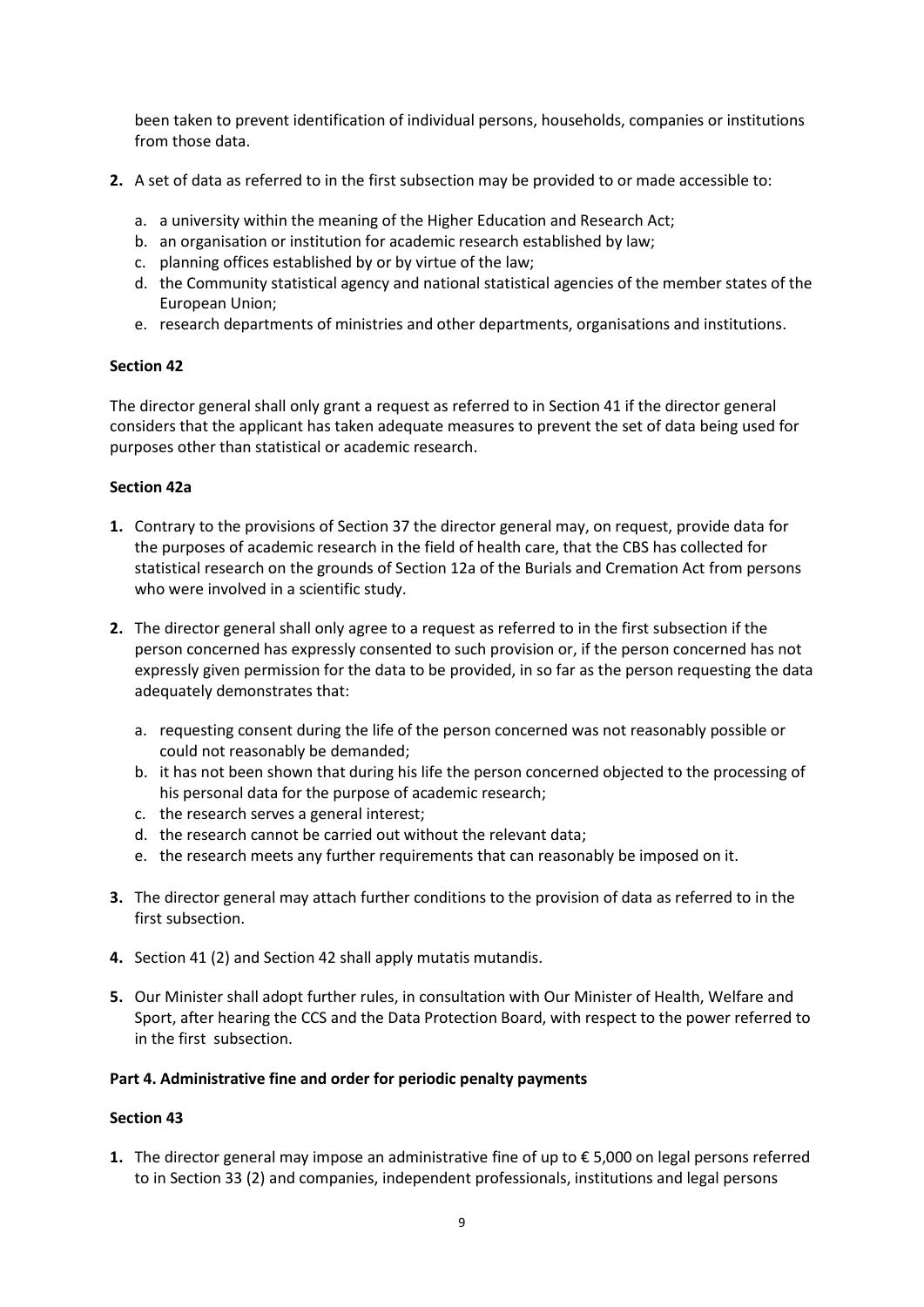referred to in Section 33 (3) that fail to provide the data referred to in those subsections or fail to provide them in full or in time.

- **2.** The director general may impose an administrative fine of up to € 5,000 on parties that fail to provide the data as referred to in Section 38b, or fail to provide them in full or in time.
- **3.** Our Minister may adopt rules in consultation with Our Minister of Justice with respect to the exercise of the power to impose an administrative fine.

### **Section 44**

[Revoked on 01-07-2009]

### **Section 45**

[Revoked on 01-07-2009]

### **Section 46**

[Revoked on 01-07-2009]

### **Section 47**

[Revoked on 01-07-2009]

### **Section 48**

The operation of the order to impose the fine shall be suspended until the period for appeal has expired, or, if an appeal has been made, until a decision has been made on the appeal.

# **Section 49**

[Revoked on 01-07-2009]

### **Section 50**

[Revoked on 01-07-2009]

### **Section 51**

Instead of an administrative fine the director general may impose an order for periodic payments on the companies, independent professionals, institutions and legal persons referred to in Section 33 (3) that do not provide the data referred to in that subsection or do not do so in full or in time, and on parties that fail to provide the data as referred to in Section 38b, or fail to provide them in full or in time. An administrative fine and an order for periodic payments may also be imposed together.

- **1.** Rules concerning the provision of data to the director general may be attached to an order for periodic payments.
- **2.** An order shall be valid for a period not exceeding two years to be determined by the director general.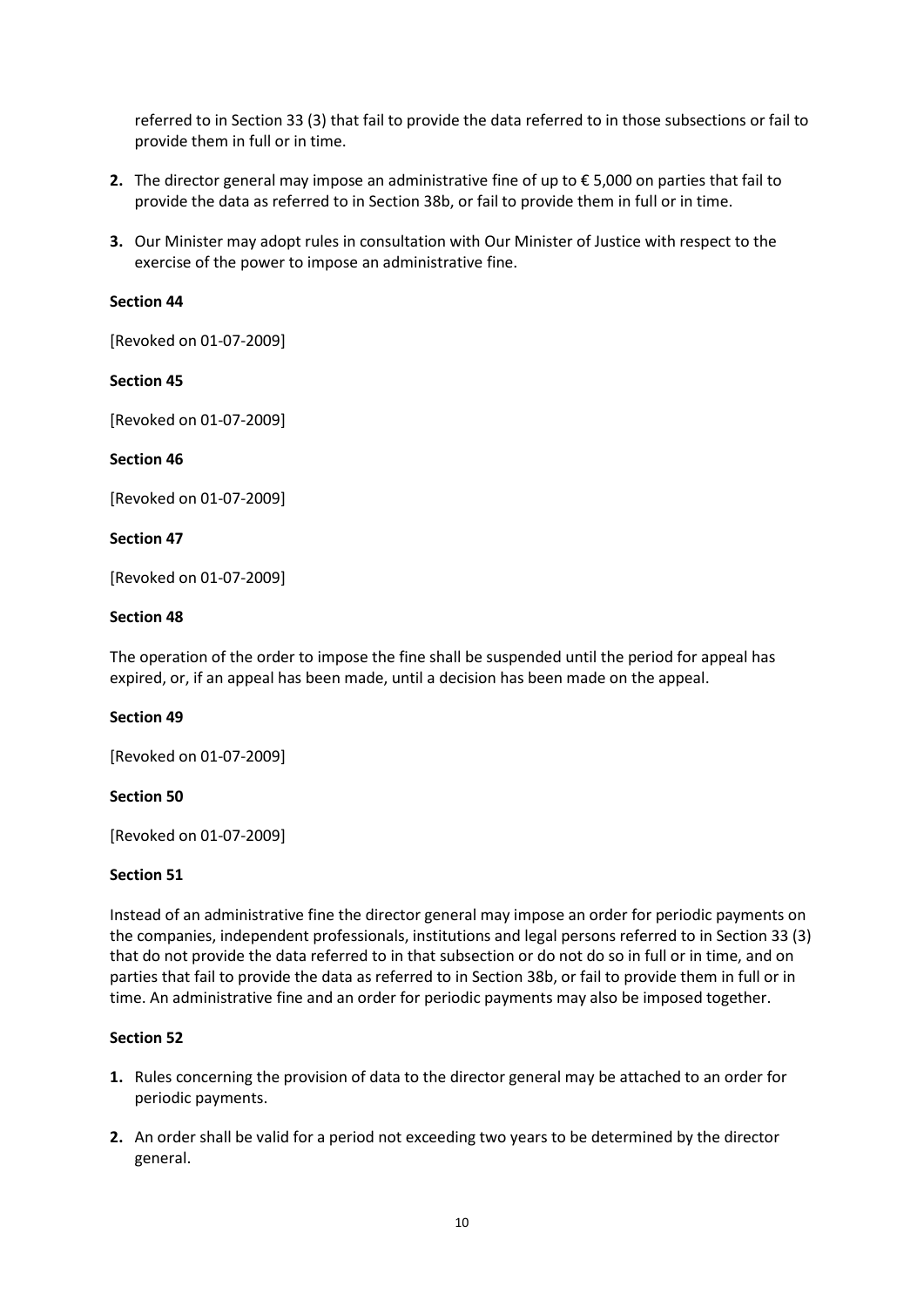### **Chapter 5a. Provision of assistance for inspections**

## **Section 52a**

The CBS shall afford assistance, at the request of the European Commission, to an inspection pursuant to Section 5 (4) of Commission Delegated Decision 2012/678/EU of 29 June 2012 concerning investigation and fines in connection with manipulation of statistics within the meaning of Regulation (EU) No 1173/2011 of the European Parliament and Council on the effective enforcement of budgetary surveillance in the euro area (Pb EU 2012, L 306).

## **Section 52b**

- **1.** In case of a request for assistance as referred to in Section 52a the director general appoints, by decision, officials with responsibility for provision of this assistance.
- **2.** Officials referred to in subsection 1 have the authorities included in Section 5 (1) sub a to e inclusive of Commission Delegated Decision 2012/678/EU of 29 June 2012 concerning investigation and fines in connection with manipulation of statistics within the meaning of Regulation (EU) No 1173/2011 of the European Parliament and Council on the effective enforcement of budgetary surveillance in the euro area (Pb EU 2012, L 306).

### **Section 52c**

Section 37 is not applicable to data which are acquired during the provision of assistance as referred to in Section 52a, on the understanding that such data shall only be submitted to the European Commission.

### **Chapter 6. Information provision**

### **Section 53**

The annual report of the director general shall also provide insight into the administrative burden imposed in that year on companies and institutions as a consequence of the acquisition of data by the director general, into the measures that the director general has taken pursuant to Section 36 and the extent to which the administrative burden has been reduced.

### **Section 54**

[Revoked on 01-01-2017]

### **Section 55**

Our Minister may adopt rules on the format of the annual reports referred to in Section 53.

### **Section 56**

Without prejudice to Section 18 (2) of the Autonomous Administrative Authorities Framework Act, the director general shall publish the annual report.

### **Section 56a**

[Revoked on 01-01-2011]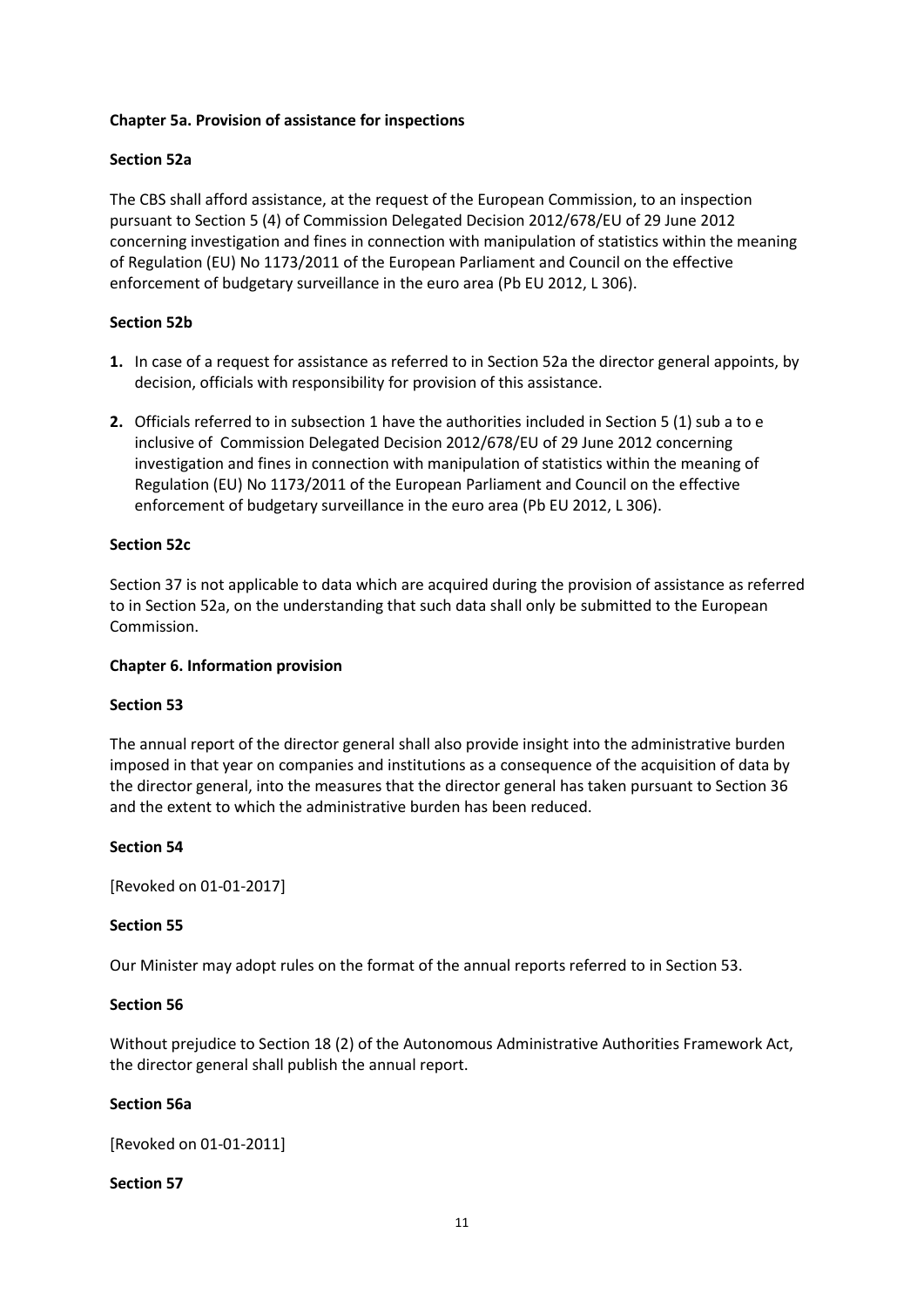Our Minister may adopt further rules with respect to the provision of information referred to in Section 20 (1) of the Autonomous Administrative Authorities Framework Act.

### **Section 58**

Without prejudice to Section 39 (1) of the Autonomous Administrative Authorities Framework Act, the said report shall contain an evaluation of the independent functioning of the CBS.

### **Section 59**

[Revoked on 01-01-2011]

### **Chapter 7. Financial supervision**

### **Part 1. Budget**

### **Section 60**

The costs of carrying out the duties to implement this act shall be funded from the government's budget, with the exception of the costs for the performance of statistical work for third parties.

### **Section 61**

[Revoked on 01-01-2017]

### **Section 62**

[Revoked on 01-01-2011]

### **Section 63**

Our Minister may adopt rules for the format of the budget.

### **Section 64**

The director general shall send the budget to Our Minister before 1 April.

### **Section 65**

Without prejudice to Section 29 (2) of the Autonomous Administrative Authorities Framework Act approval of the budget may be withheld if Our Minister objects to the size of the proposed amount to be included in the government's budget.

### **Section 66**

[Revoked on 01-01-2017]

### **Part 2. Management and accountability**

### **Section 67**

**1.** The director general shall hold the financial resources of the CBS on current account with Our Minister of Finance.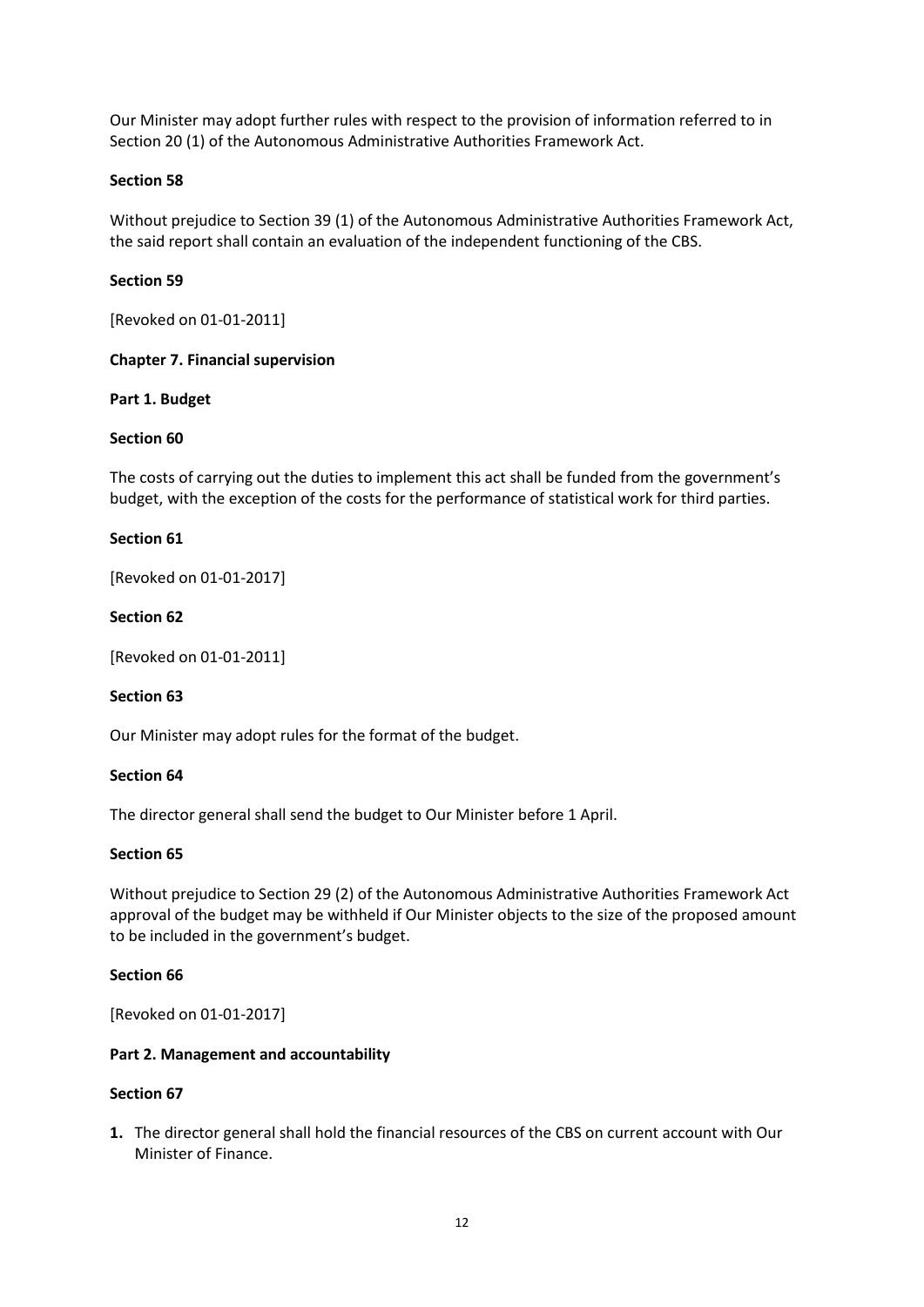- **2.** The director general may have access to the funds that he holds on current account with Our Minister of Finance to carry out the duties to implement this act.
- **3.** Our Minister of Finance shall adopt rules in consultation with Our Minister, after consultation with the director general, concerning the interest that shall be paid or charged on the balances in the current account referred to in this section.
- **4.** Our Minister of Finance shall not charge for the management of the current account referred to in this section.
- **5.** The director general may receive loans from Our Minister of Finance, with the approval of and subject to a guarantee from Our Minister, for the purpose of financing investments if the investments are necessary to carry out the tasks to implement this act.
- **6.** Our Minister of Finance may adopt further rules in consultation with Our Minister concerning the first subsection.

### **Section 68**

The director general requires prior consent from Our Minister for actions referred to in Section 32 of the Autonomous Administrative Authorities Framework Act.

### **Section 69**

[Revoked on 01-01-2011]

#### **Section 70**

The director general shall send the annual financial statements to Our Minister before 1 April.

### **Section 71**

[Revoked on 01-01-2011]

### **Section 72**

[Revoked on 01-01-2011]

#### **Section 73**

Our Minister may adopt rules concerning the format of the annual financial statements and points to be considered during the audit.

#### **Chapter 8. Amendment and revocation of laws**

#### **Section 74**

[Amends the Foreign Financial Relations Act 1994.]

#### **Section 74a**

[Amends the Commercial Registers Act 1996.]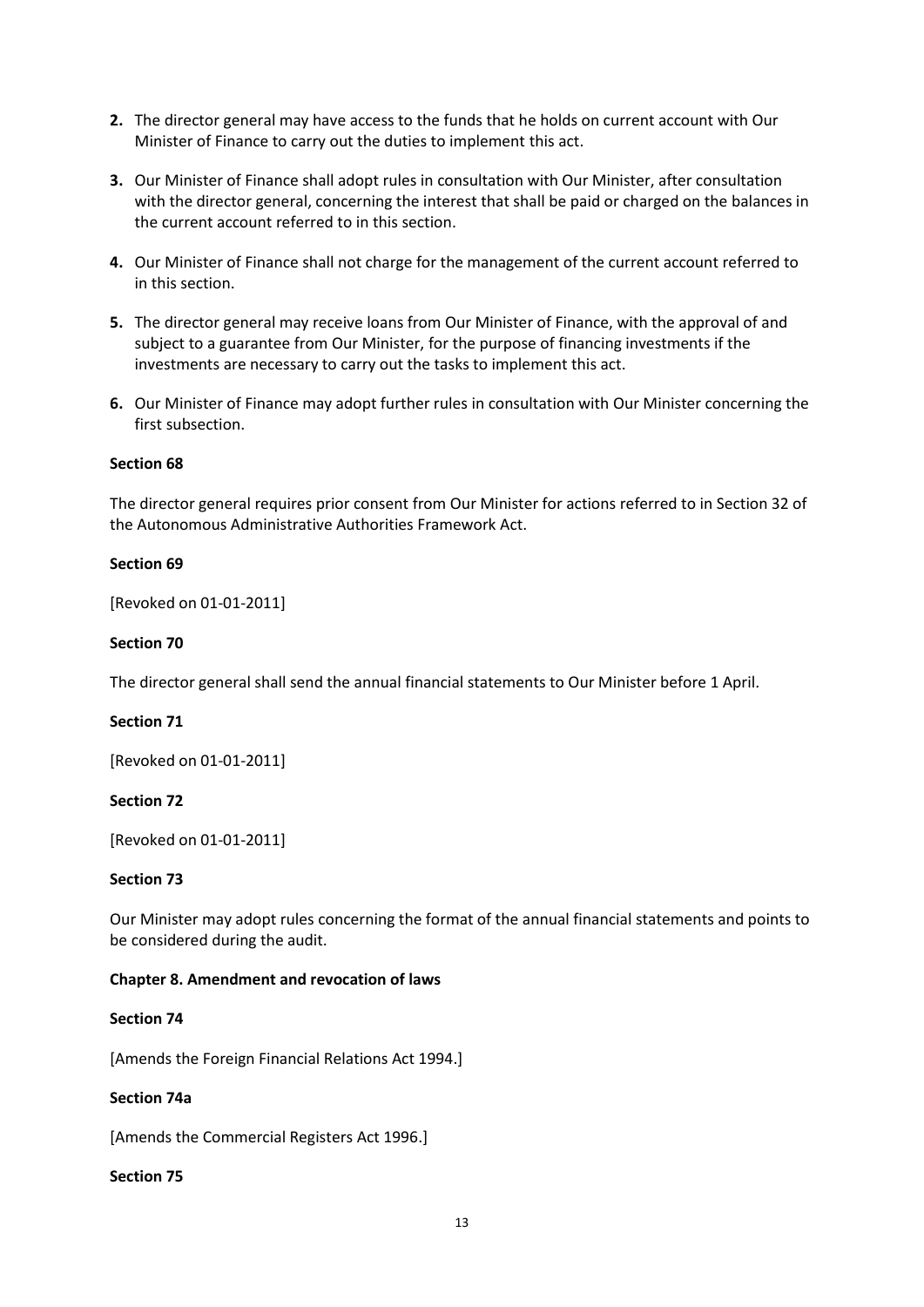The act of 28 December 1936 containing measures for the acquisition of accurate economic statistics (Bulletin of Acts, Orders and Decrees, 639DD) is revoked.

## **Section 76**

The CBS (Provision of data for statistical purposes) Act is revoked.

## **Section 77**

The Act governing the Central Bureau of Statistics and the Central Commission for Statistics is revoked.

### **Chapter 9. Transitional and Final Provisions**

### **Part 1. Transitional provisions**

### **Section 78**

- **1.** With effect from the date of the privatisation of the CBS the members of the staff of the CBS under the authority of Our Minister shall be dismissed by operation of law and appointed as civil servants employed by the independent CBS.
- **2.** The staff members referred to in the first subsection shall be transferred with a legal status that as a whole is at least equivalent to that which applied for each of them in the department when it was under the authority of Our Minister.
- **3.** The persons who at the time of the privatisation of the CBS are members of the staff of the CBS under the authority of Our Minister by virtue of a contract of employment in civil law shall be dismissed by operation of law with effect from that time and appointed as employees of the independent CBS with a legal status that as a whole is at least equivalent to that which applied for each of them in the department when it was under the authority of Our Minister.
- **4.** The rules regarding legal status adopted by Our Minister which apply for staff of the CBS under the authority of Our Minister at the time of the privatisation of the CBS shall continue to apply mutatis mutandis from that date to the staff employed by the privatised CBS until the director general has made provision for them pursuant to Section 7 (1).

### **Section 79**

- **1.** In consultation with Our Minister of Finance Our Minister shall determine which assets of the State which are allocated to the CBS under the authority of Our Minister shall be allocated to the privatised CBS.
- **2.** The assets referred to in the first subsection shall pass under universal title to the privatised CBS with effect from the date of the privatisation for a price to be determined by Our Minister in consultation with Our Minister of Finance.
- **3.** If by virtue of the first and second subsections registered properties pass, the names in which they are registered shall be changed in the public registers as referred to in Section 2 of Title 1 of Book 3 of the Netherlands Civil Code. Our Minister of Finance shall issue the necessary instructions to this effect to the custodians of the relevant registers.